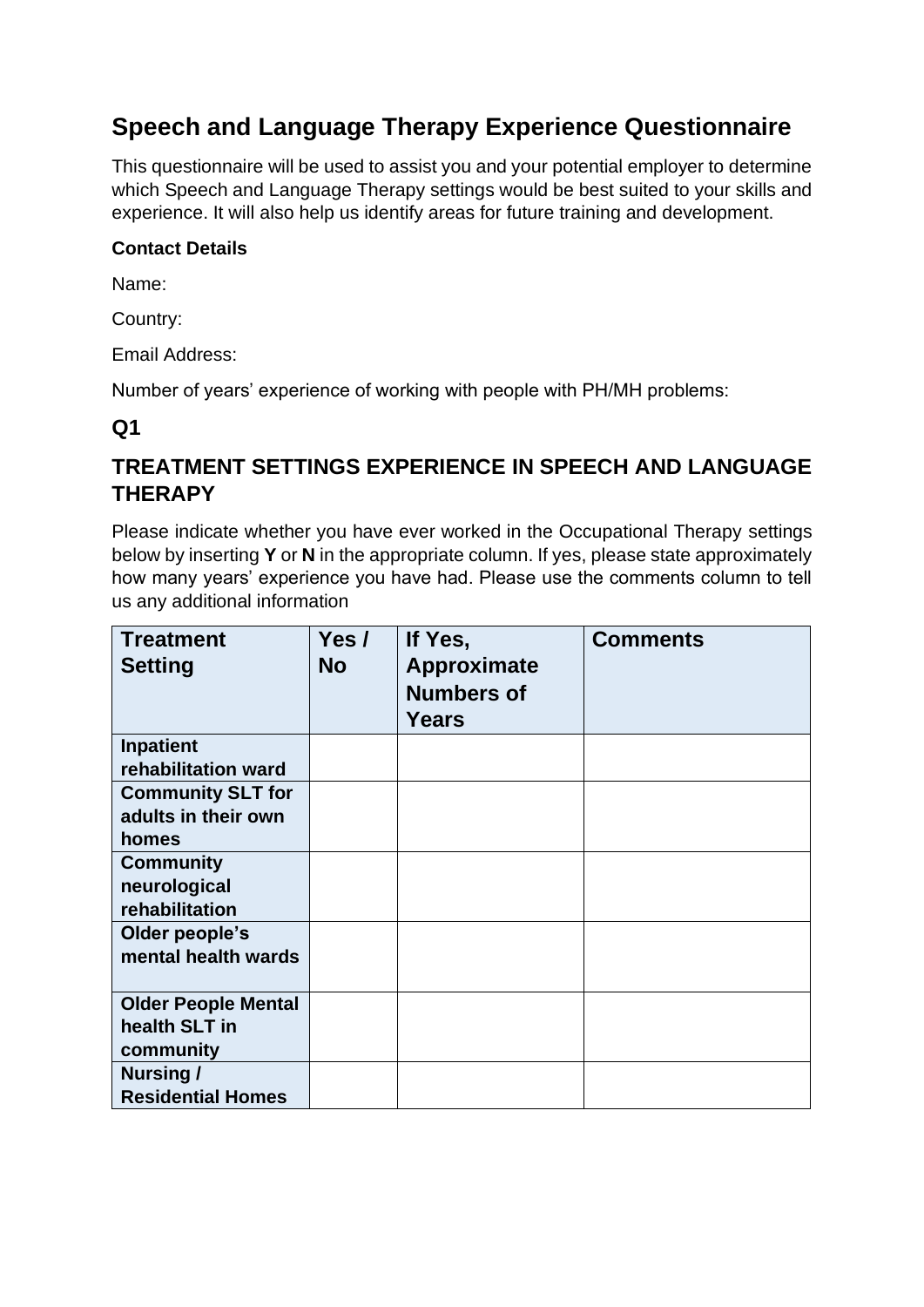#### **Q2**

### **PHYSICAL AND MENTAL HEALTH ILLNESS EXPERIENCE**

Please indicate whether you have experience in caring for people with the physical and mental health problems below by replying **Y** or **N** in the appropriate column. If yes, please state approximately how many years' experience you have had. Please use the comments column to tell us any additional information

| <b>Physical and Mental</b><br><b>Health Illness</b>                             | Yes/<br><b>No</b> | If yes,<br>approximat<br>e numbers<br>of years | <b>Comments</b> |
|---------------------------------------------------------------------------------|-------------------|------------------------------------------------|-----------------|
| <b>Complex elderly patients with</b><br>Long term conditions                    |                   |                                                |                 |
| <b>Neurological conditions (MS,</b><br>MND, PD, Brain injury and<br>stroke etc) |                   |                                                |                 |
| Dementia/Alzheimer                                                              |                   |                                                |                 |
| <b>ENT/voice disorders</b>                                                      |                   |                                                |                 |
| <b>Respiratory Disorders</b>                                                    |                   |                                                |                 |
| <b>Tracheostomy</b>                                                             |                   |                                                |                 |
| <b>Mental Health Conditions</b>                                                 |                   |                                                |                 |
| <b>Reflux</b>                                                                   |                   |                                                |                 |
| <b>Voice/swallowing disorders</b><br>related to Long Covid                      |                   |                                                |                 |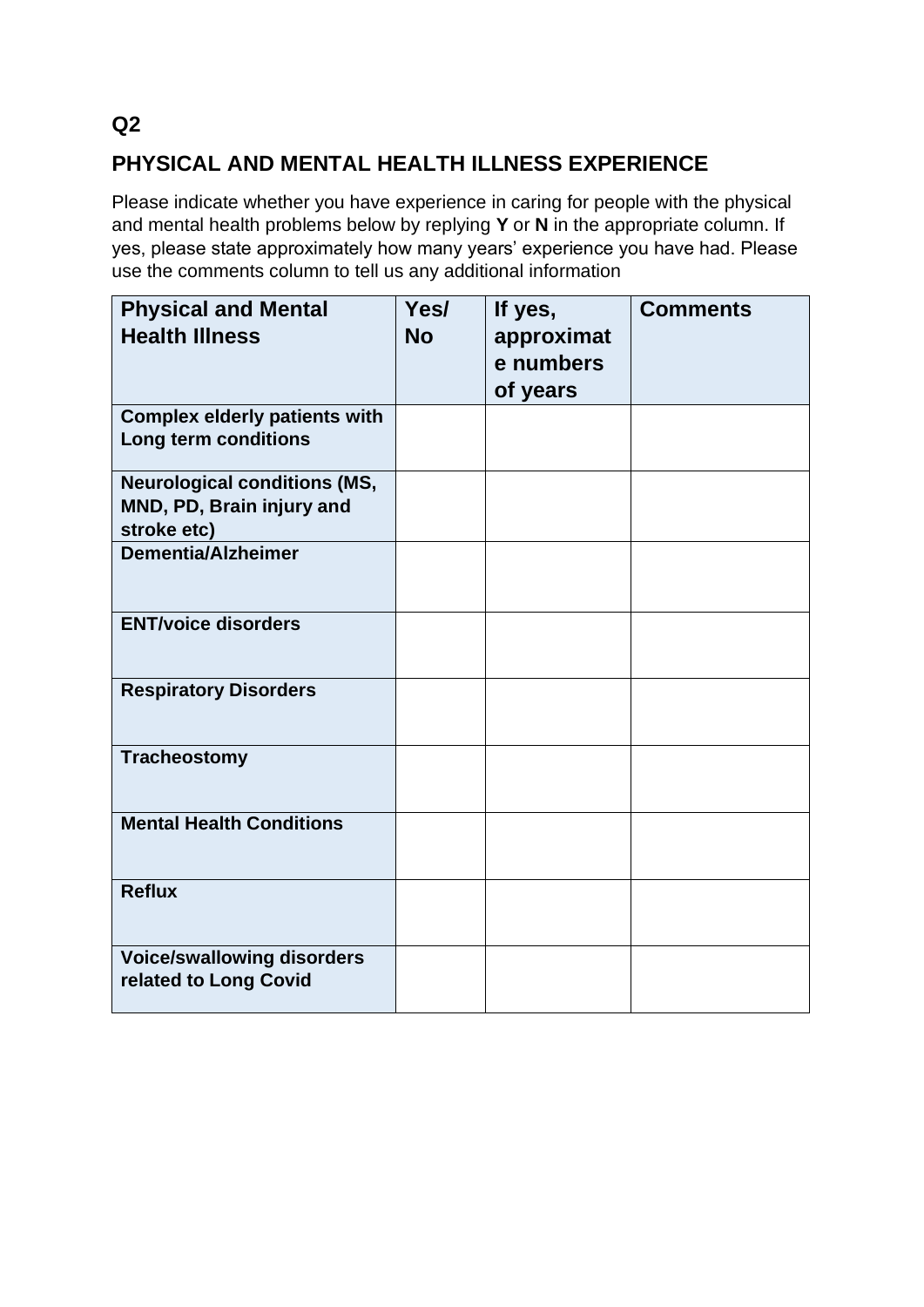#### **Q3**

### **ASSESSMENT EXPERIENCE**

Please tell us about the tools used in your SLT practice to assess the following by replying **Y** or **N** in the appropriate column. If yes, please state which tools/questionnaires you have used. Please use the comments column to tell us any additional information

| <b>Assessment tools</b>                                                             | Yes / No | If yes, please<br>insert which<br>tools you<br>have used | <b>Comments</b> |
|-------------------------------------------------------------------------------------|----------|----------------------------------------------------------|-----------------|
| <b>Dysphagia - Please</b><br>describe level of dysphagia<br>experience / competency |          |                                                          |                 |
| <b>Videofluoroscoopy/Fees</b>                                                       |          |                                                          |                 |
| Receptive aphasia                                                                   |          |                                                          |                 |
| <b>Expressive aphasia</b>                                                           |          |                                                          |                 |
| <b>Functional Language</b>                                                          |          |                                                          |                 |
| <b>Dysarthria</b>                                                                   |          |                                                          |                 |
| <b>Apraxia</b>                                                                      |          |                                                          |                 |
| <b>AAC-Low tech/High Tech</b>                                                       |          |                                                          |                 |
| <b>Cognitive impairment</b>                                                         |          |                                                          |                 |
| <b>Voice impairment</b>                                                             |          |                                                          |                 |
| <b>Other</b>                                                                        |          |                                                          |                 |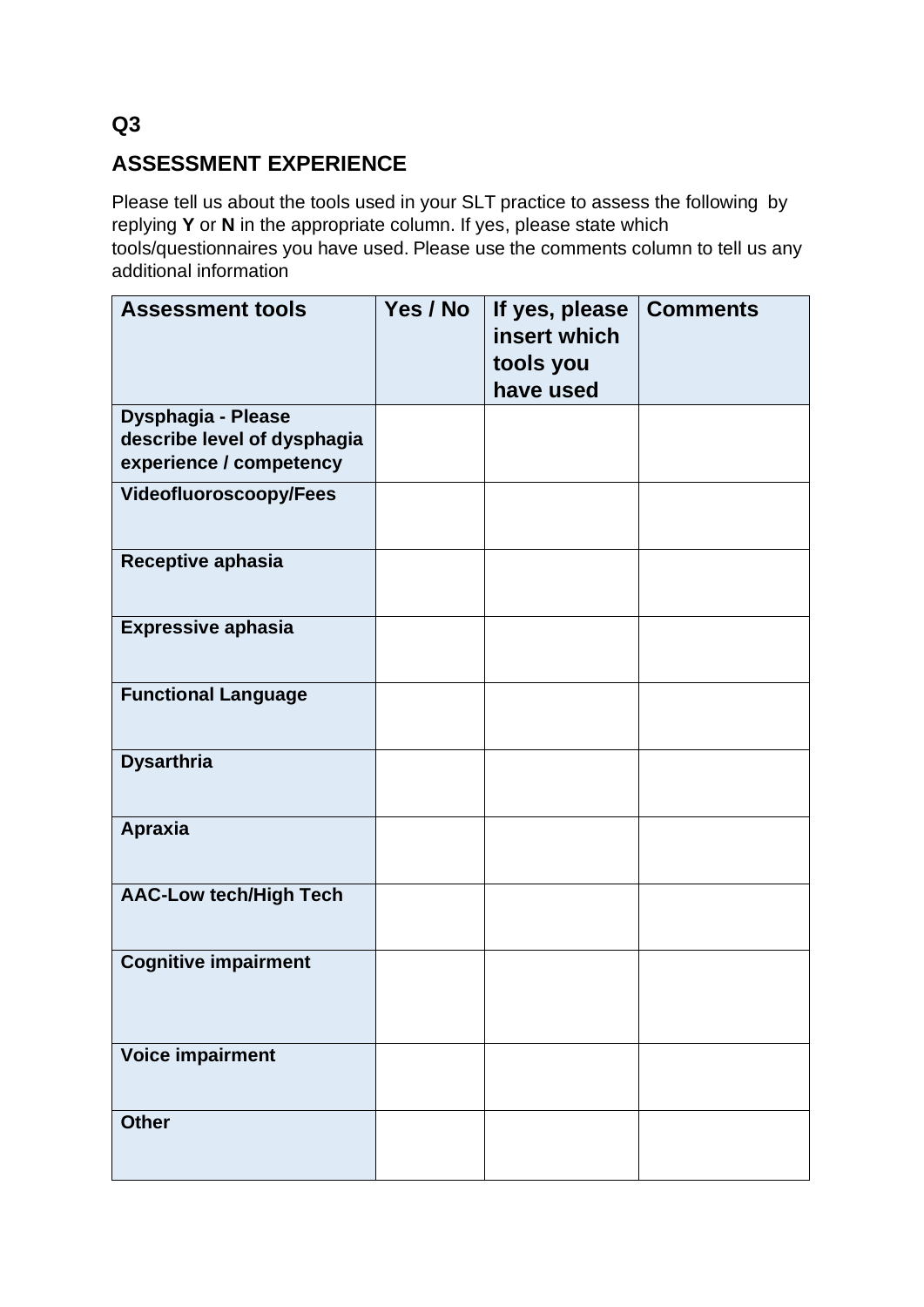## **PHYSICAL AND MENTAL HEALTH INTERVENTIONS EXPPERIENCE**

Please indicate your experience in delivering interventions by replying **Y** or **N** in the appropriate column. If yes, please state approximately how many years' experience you have had. Please use the comments column to tell us any additional information.

| <b>Interventions</b>                                                                                                                                     | If yes,<br>approximate<br>numbers of<br>years | <b>Comments</b> |
|----------------------------------------------------------------------------------------------------------------------------------------------------------|-----------------------------------------------|-----------------|
| <b>Functional assessment</b><br>of patient presentation                                                                                                  |                                               |                 |
| <b>Rehabilitation needs</b><br>assessment and<br>intervention planning<br>(Please describe in<br>relation to condition<br>related areas listed<br>above) |                                               |                 |
| <b>Group Therapy</b>                                                                                                                                     |                                               |                 |
| <b>Assessment and</b><br>provision of AAC<br>equipment                                                                                                   |                                               |                 |
| <b>Cognitive Behavioural</b><br><b>Therapy</b>                                                                                                           |                                               |                 |
| Family therapy or family-<br>based interventions                                                                                                         |                                               |                 |
| <b>Mindfulness</b>                                                                                                                                       |                                               |                 |
| <b>Counselling</b>                                                                                                                                       |                                               |                 |